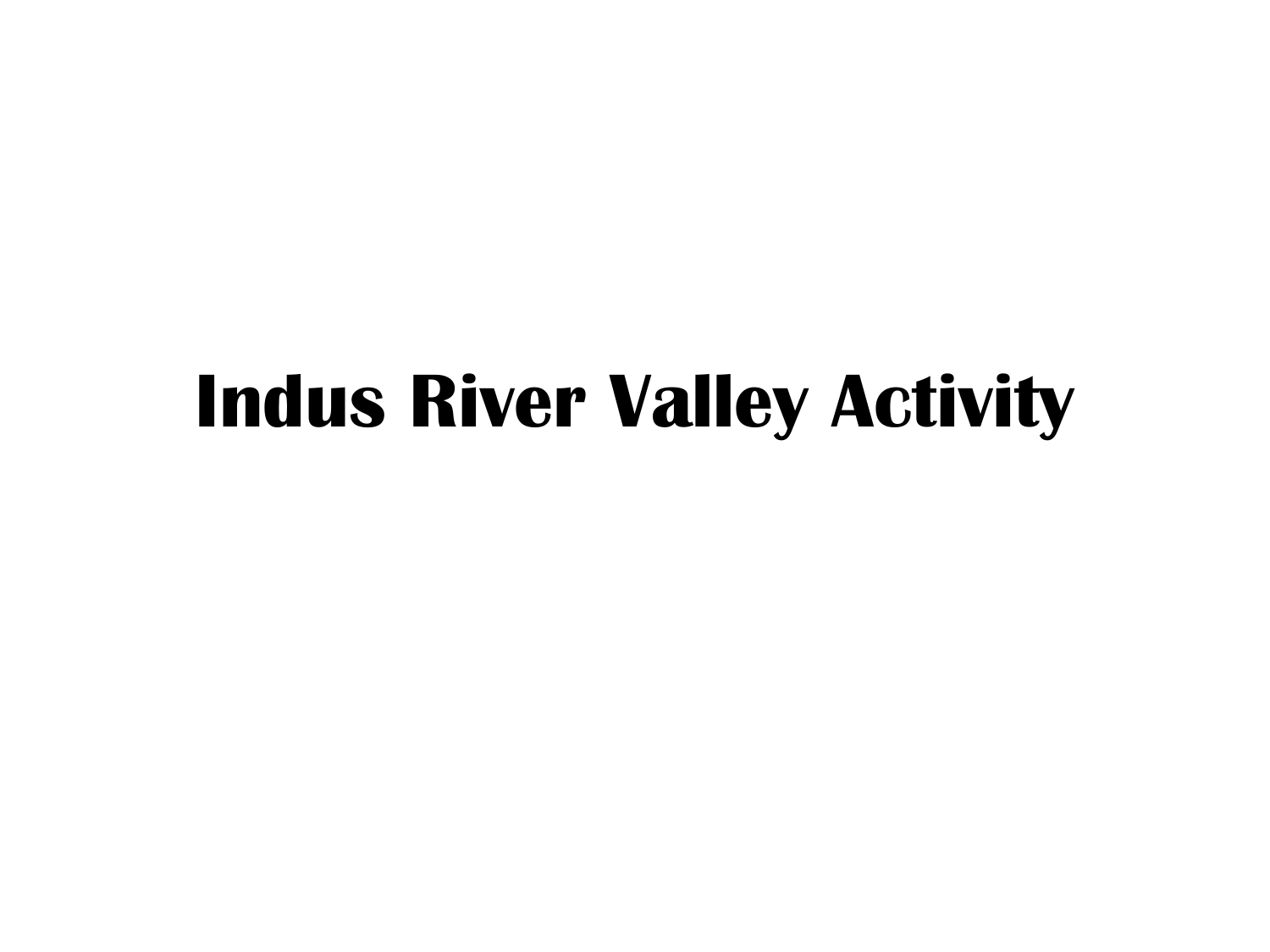

# **Indus—Geography**

- The world's tallest mountains to the north and a large desert to the east helped protect the Indus Valley from invasion and separate it from the most of Asia.
- **MOUNTAINS** Fine mountains guard an enormous flat and fertile plain formed by two rivers—the Indus and the Ganges.

Indus & Ganges Rivers

- The Indus and Ganges and the lands they water make up a large area that stretches 1,700 miles across northern India and is called the Indo-Gangetic Plain.
- Like the Tigris, the Euphrates, and the Nile, these rivers carry not only water for irrigation, but also silt, which produces rich land for agriculture. Each river is an important link from the interior of the subcontinent to the sea. Farming is possible only in the areas directly watered by the Indus.

# Challenges

- Yearly floods spread deposits of rich soil over a wide area. However, the floods along the Indus were unpredictable.
- The cycle of wet and dry seasons brought by the monsoon winds was unpredictable. If there was too little rain, plants withered in the fields and people went hungry. If there was too much rain, floods swept away whole villages.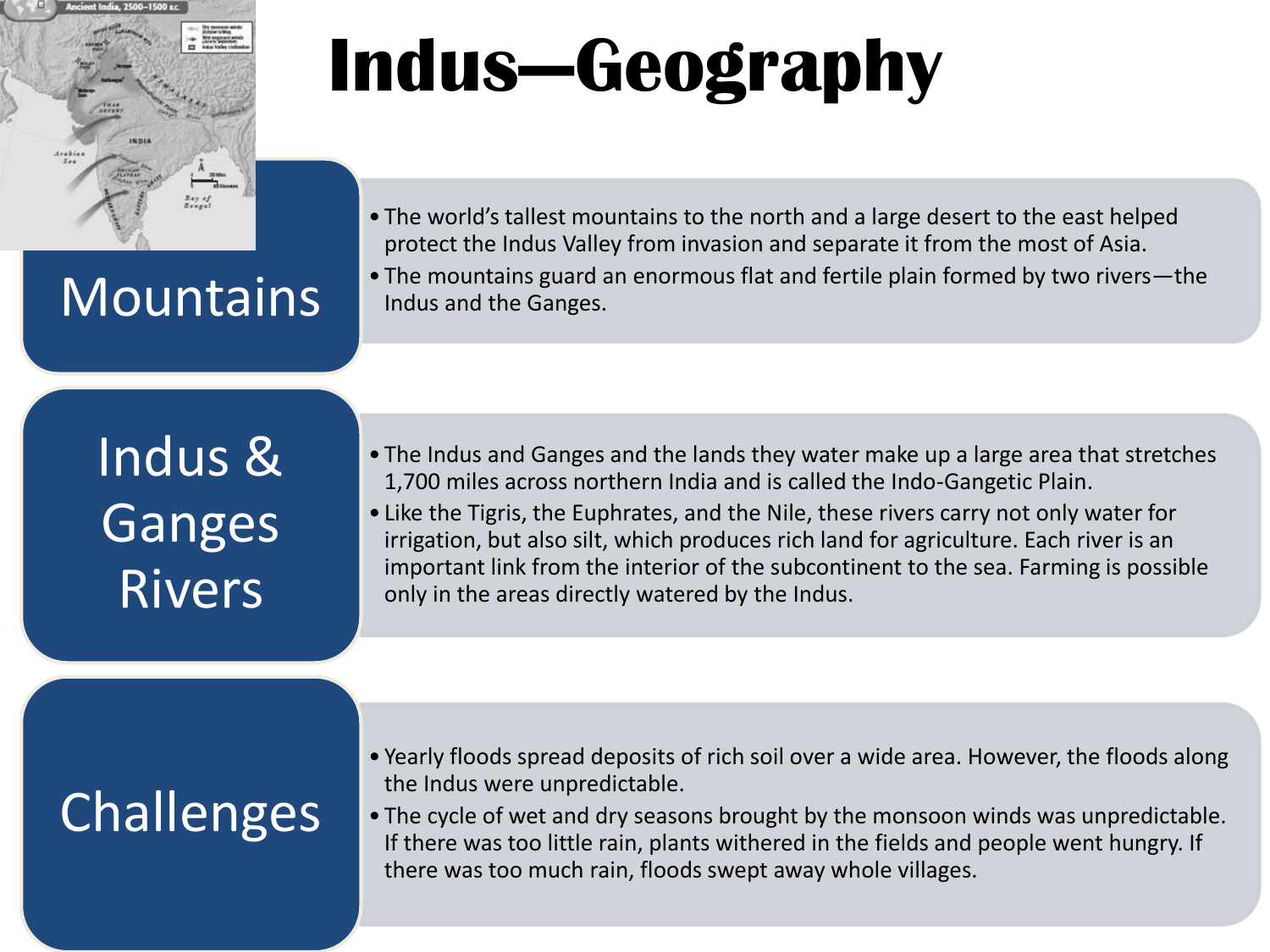# **Indus—Language**

## Writing System

- Historians know less about the civilization in the Indus Valley than about those to the west. They have not yet deciphered the Indus system of writing. In contrast to cuneiform and hieroglyphics, the Harappan language has been impossible to decipher.
- This is because linguists have not found any inscriptions that are bilingual. As a result, historians know very little about their political, intellectual, and religious life.
- About 400 symbols make up the language. Scientists believe the symbols, like hieroglyphs, are used both to depict an object and also as phonetic sounds. Some signs stand alone and others seem to be combined into words.

### Archeological Discoveries

• What we know about this civilization mainly comes from evidence from archaeological digs, although many sites remain unexplored, and floods probably washed away others long ago. At its height, however, the civilization of the Indus Valley influenced an area much larger than did either Mesopotamia or Egypt.

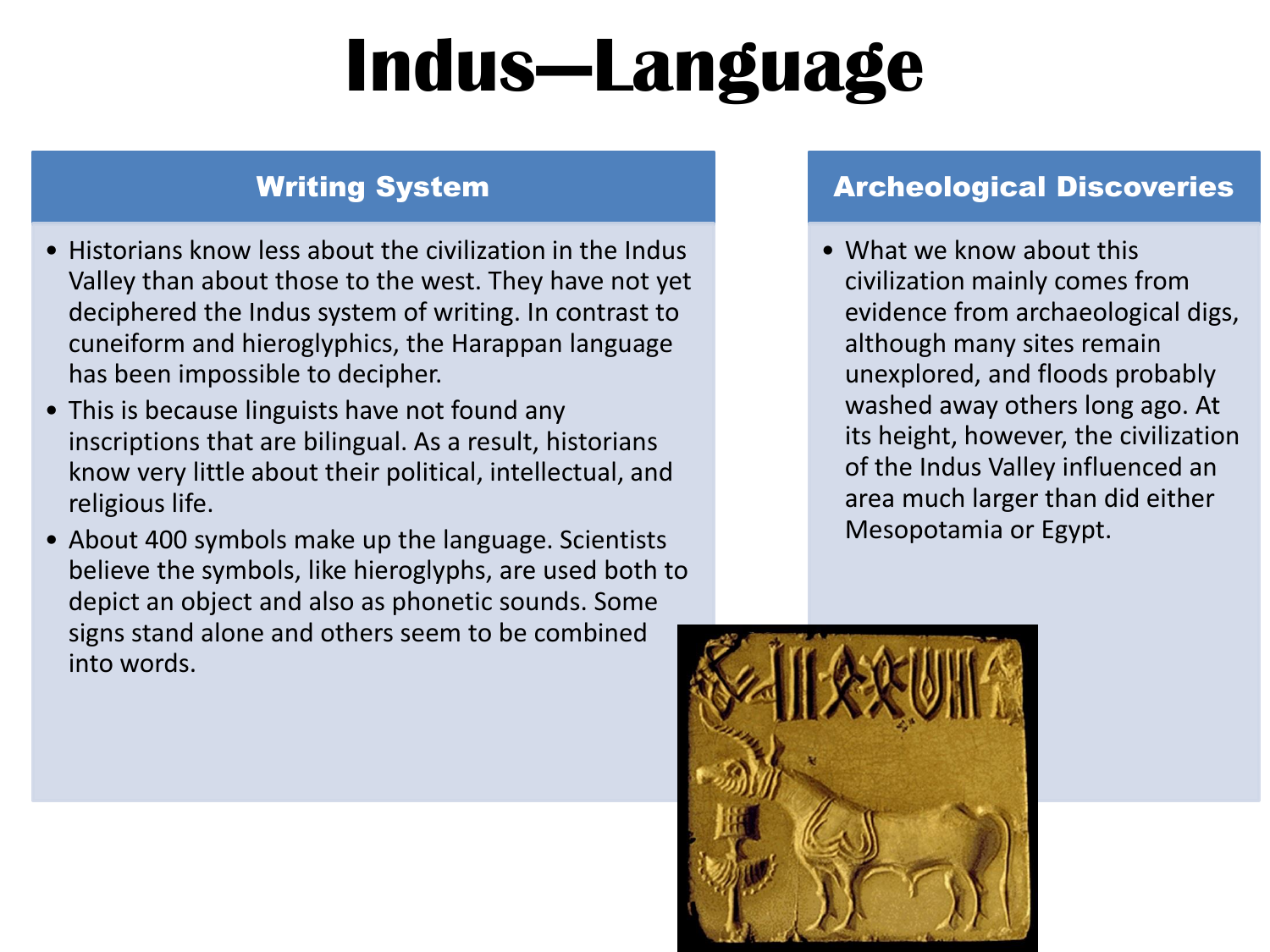# **Indus—Cities**

One of the most remarkable achievements of the Indus Valley people was their sophisticated city planning.

The cities of the early Mesopotamians were a jumble of buildings connected by a maze of winding streets.

In contrast, the people of the Indus laid out their cities on a precise grid system. Cities featured a fortified area called a citadel, which contained the major buildings of the city.

Buildings were constructed of ovenbaked bricks cut in standard sizes, unlike the simpler, irregular, sundried mud bricks of the Mesopotamians.

The streets in its grid system were as wide as 30 feet. Walls divided residential districts from each other.

Houses varied in size. Some may have been three stories high. Narrow lanes separated rows of houses, which were laid out in block units. Houses featured bathrooms where wastewater flowed out to the street and then to sewage pits outside the city walls.

Early engineers also created sophisticated plumbing and sewage systems. By contrast, the Indus peoples built extensive and modernlooking plumbing systems.

In Mohenjo-Daro, almost every house had a private bathroom and toilet. No other civilization achieved this level of convenience until the 19th and 20th centuries.

The toilets were neatly built of brick with a wooden seat. Pipes connected to each house carried wastewater into an underground sewer system.

Plumbing

The uniformity in the cities' planning and construction suggests that the Indus peoples had developed a strong central government.



They built strong levees, or earthen walls, to keep water out of their cities.

Archaeologists have found the ruins of more than 100 settlements along the Indus and its tributaries mostly in modern-day Pakistan.

The largest cities were Mohenjo-Daro and Harappa.

Background

# City Planning